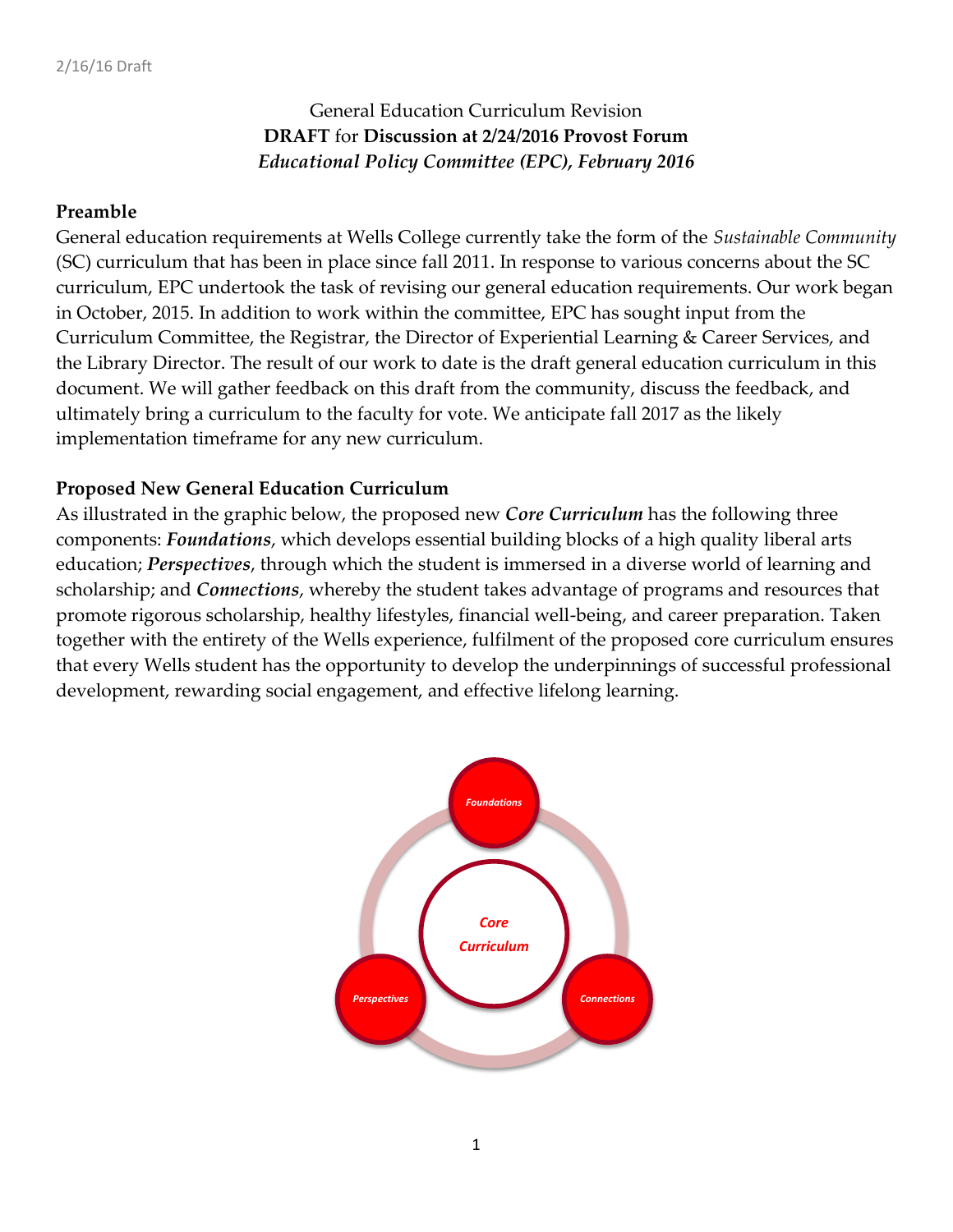# **Core Curriculum Overview**

### *I. FOUNDATIONS*

### *II. PERSPECTIVES*

### *III. CONNECTIONS*

# **TOTAL sem. hrs.: 40-50 (includes 3-8 exptl. learning)**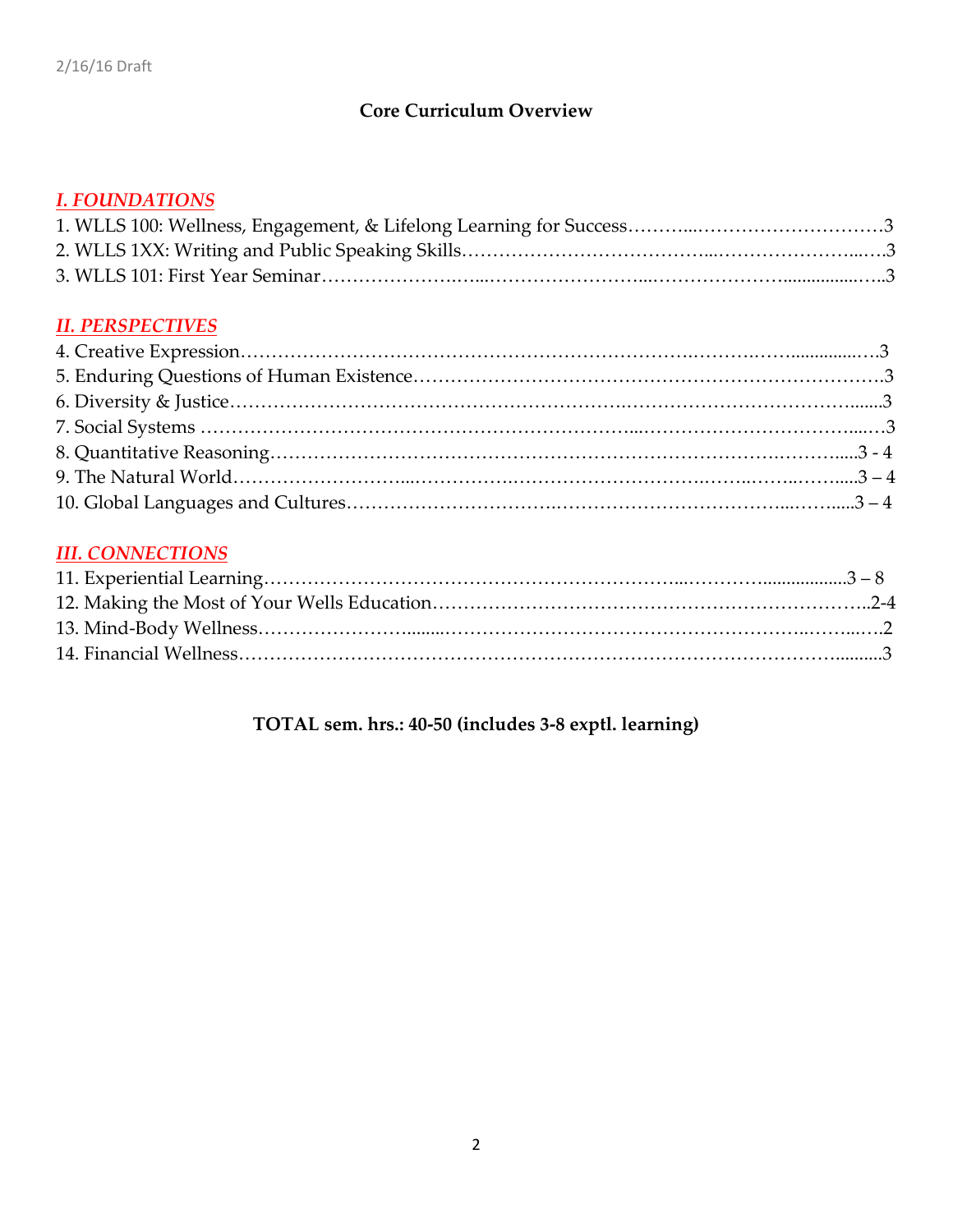# **Core Curriculum Details**

#### *I. FOUNDATIONS*

#### **1. WLLS 100: Wellness, Engagement, & Lifelong Learning for Success**………...……………..…3 In which students are introduced to learning and living at Wells College. First year, fall sem.

| In which statemes are introduced to realing and hylig at viens conege. I hat year, lan semi. |                                                                                  |
|----------------------------------------------------------------------------------------------|----------------------------------------------------------------------------------|
| Learning Goal 1                                                                              | Become familiar with college resources, and develop navigation skills related to |
|                                                                                              | the college's online tools                                                       |
| Learning Goal 2                                                                              | Establish habits that enhance learning and help make the most of the Wells       |
|                                                                                              | experience                                                                       |
| Learning Goal 3                                                                              | Engage in campus and community life                                              |

# **2. WLLS 1XX: Writing and Public Speaking Skills…………………………………...**…………….3

This course covers the fundamentals of good writing. First year, fall sem. Ideally could use the "community read" book to assess writing skills at beginning of semester; some assessment of writing skills at the end of the semester might also be appropriate.

| Learning Goal 1 | Become practiced with the basic elements of good writing                      |
|-----------------|-------------------------------------------------------------------------------|
| Learning Goal 2 | Gain experience with the building blocks of sentences, paragraphs, and essays |
| Learning Goal 3 | Learn how to use feedback to improve writing                                  |

# **3. WLLS 101: First Year Seminar**………………….…...……………………...…………………...…..3

In which college level writing is further developed. First year, spring sem.

| Learning Goal 1 | Become familiar with critical thinking as a scholarly approach to learning |
|-----------------|----------------------------------------------------------------------------|
| Learning Goal 2 | Develop information literacy                                               |
| Learning Goal 3 | Practice written and oral communication, including giving and receiving    |
|                 | constructive feedback                                                      |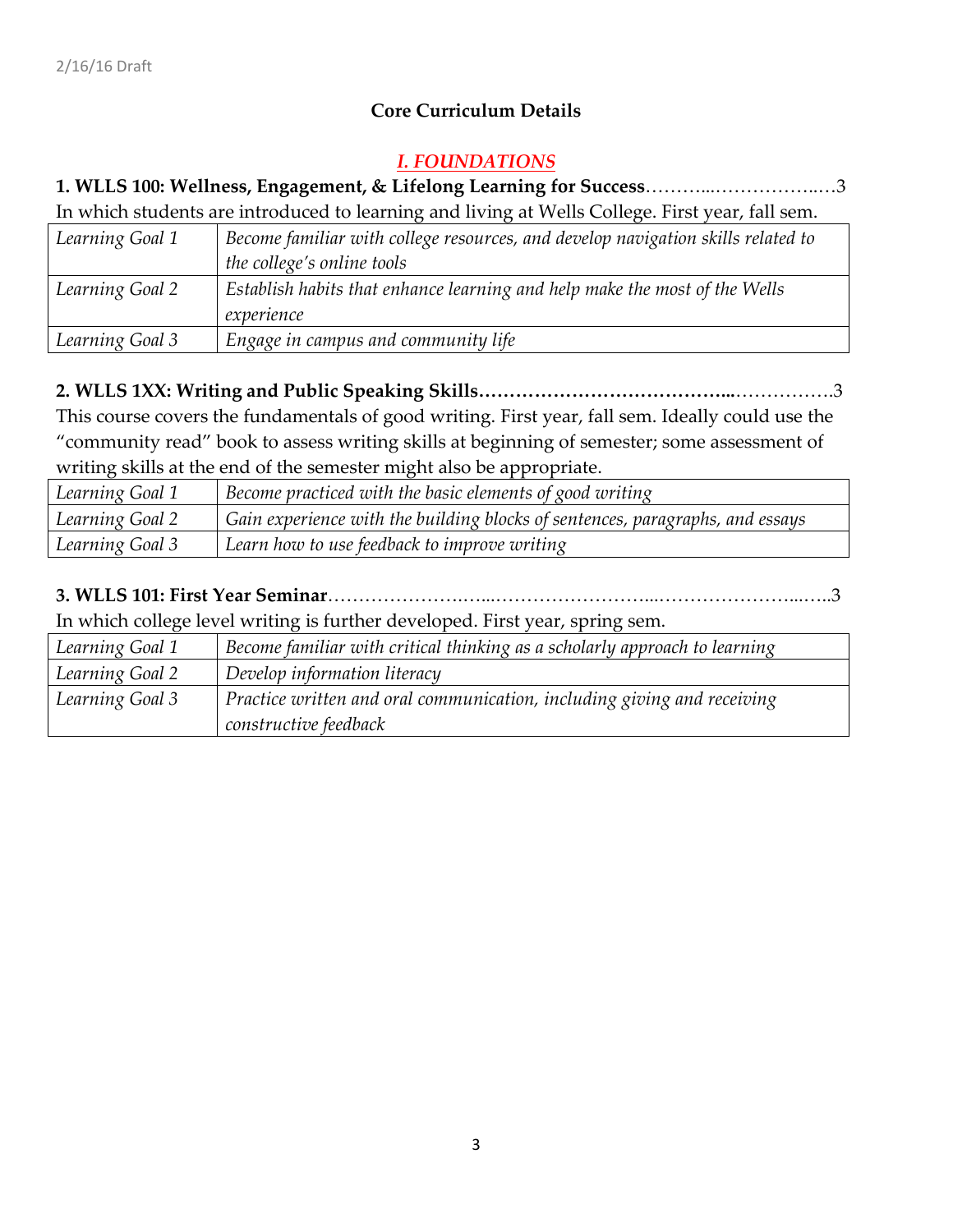# *II. PERSPECTIVES*

#### **4. Creative Expression**……………………………………………………………….…………….....….3

An opportunity to explore and develop various forms of creative expression.

Could be met by one 3 semester hour course or a combination of smaller courses to total 3 semester hours.

Choose from: various courses in creative writing, book arts, and certain courses in art, music, theatre, and dance

| Learning Goal 1 | Engage in creative processes            |
|-----------------|-----------------------------------------|
| Learning Goal 2 | Communicate through creative expression |
| Learning Goal 3 | Effectively evaluate creative work      |

# **5. Enduring Questions of Human Existence…**………………………………………………………..3

An exploration of what it means to be human, be it from ancient to contemporary times or through various types of representations of the human experience. Choose one from various courses in English, history, philosophy, religion, film & media studies, art history, theatre history, dance history, and music history.

| Learning Goal 1 | Improve reading, interpretative and analytical skills                                      |
|-----------------|--------------------------------------------------------------------------------------------|
| Learning Goal 2 | $\vert$ Examine the nature of inquiry itself and cultivate habits of mind as a result      |
| Learning Goal 3 | Grow in self-knowledge and in understanding of relationships to others and to the<br>world |

**6. Diversity & Justice**……………………………………………………….…………………………...3

An exploration of concerns around equality, access, and inclusiveness including (but not limited to) social justice, environmental justice, and human rights.

Choose one from: various courses in anthropology, criminal justice, women & gender studies, education, first nations & indigenous studies, social & economic justice, international studies, sustainability, and HUM-prefixed courses.

| Learning Goal 1 | Appreciate diverse perspectives                                          |
|-----------------|--------------------------------------------------------------------------|
| Learning Goal 2 | $\mid$ Demonstrate sensitivity to injustice, ethical and value judgments |
| Learning Goal 3 | Understand potential ways to act as activists for change                 |

**7. Social Systems** ……………………………………………………………...…………………………3

An exploration of individuals in and with societies, and societies with their environment, through various lenses.

Choose one from: various courses in political science, sociology, anthropology, economics, business, psychology

| Learning Goal 1 | Define a social problem and analyze possible solutions |
|-----------------|--------------------------------------------------------|
| Learning Goal 2 | Engage in critical thinking and analysis               |
| Learning Goal 3 | Use information resources appropriately                |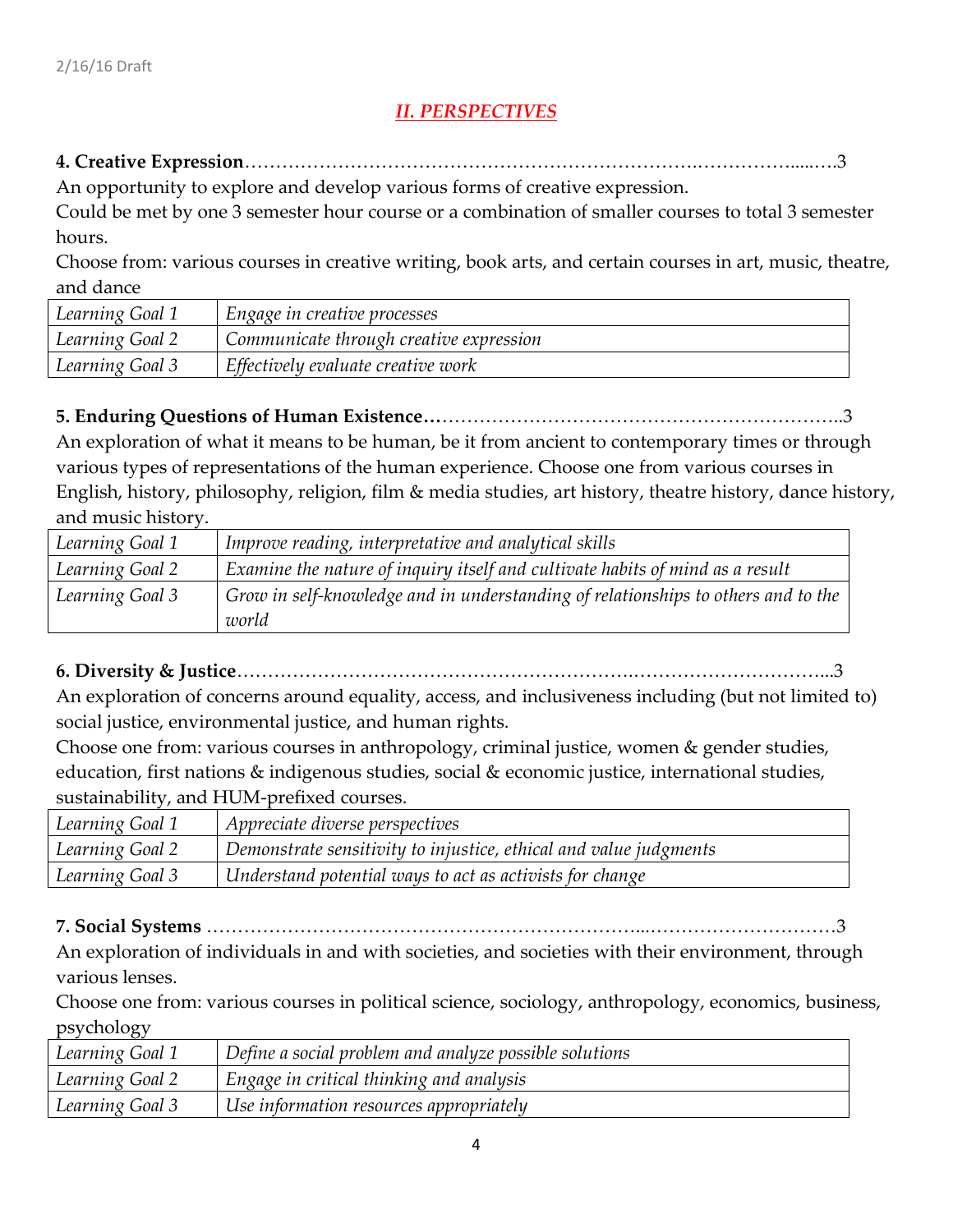# **8. Quantitative Reasoning**……………………………………………………………………….…..3 - 4

A consideration of mathematical concepts and skills.

| Learning Goal 1 | Engage in problem solving                                             |
|-----------------|-----------------------------------------------------------------------|
| Learning Goal 2 | Understand value of math as a tool to study various types of problems |
| Learning Goal 3 | Demonstrate mastery of appropriate mathematical skills                |

### **9. The Natural World**………………………...…………….………………………….…………....3 – 4

An introduction to the scientific study of some aspect of the natural world via a course that includes a laboratory.

| Learning Goal 1 | Explore the tools of scientific analysis         |
|-----------------|--------------------------------------------------|
| Learning Goal 2 | Understand how scientific knowledge is generated |
| Learning Goal 3 | Gain experience writing in a scientific style    |

### **10. Global Languages and Cultures**…………………………….………………………………....3 – 4

Choose one from a selection of courses that help develop cultural appreciation. Some language courses will be on this list, as well as some courses that focus on one or more global cultures. Requirement can also be met by OCS semester in a foreign country.

| Learning Goal 1 | $\mid$ Develop an understanding of one's place in a complex and diverse world |
|-----------------|-------------------------------------------------------------------------------|
| Learning Goal 2 | Understand the necessity of being an active member in a global society        |
| Learning Goal 3 | Develop an increased awareness of various cultures and use that knowledge to  |
|                 | broaden perspective                                                           |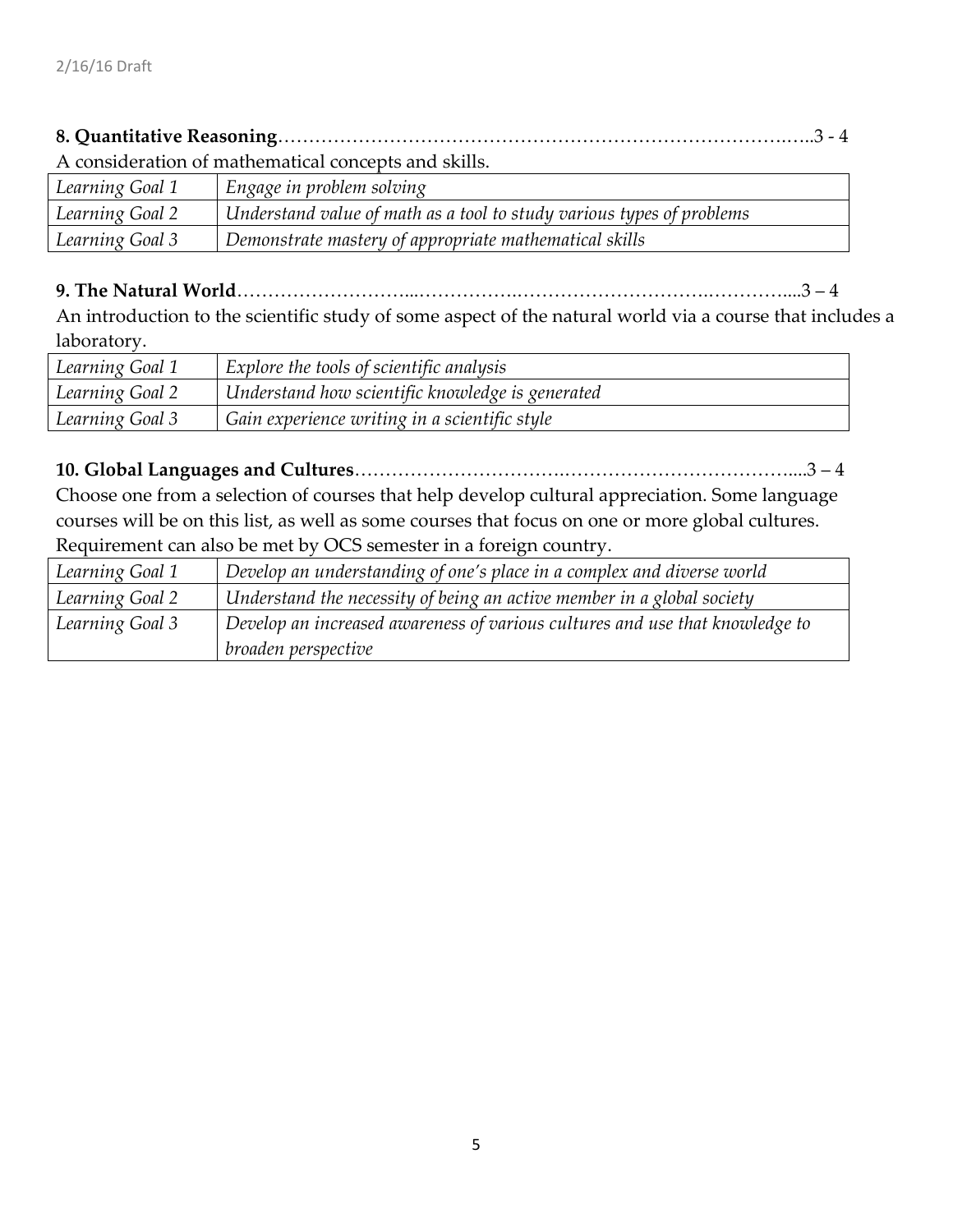# *III. CONNECTIONS*

#### **11. Experiential Learning**……………………………………………………………....………….......3 – 8

An opportunity to apply course-based learning to situations outside the classroom. Requirement unchanged from current one, which is for **two** experiential learning opportunities. A student could not use one OCS abroad semester to fulfil both this requirement and the *Global Languages and Cultures*  requirement below.

| Learning Goal 1 | Experience learning outside the Wells classroom |  |  |  |  |  |  |
|-----------------|-------------------------------------------------|--|--|--|--|--|--|
| Learning Goal 2 | Reflect on the experience in writing            |  |  |  |  |  |  |
| Learning Goal 3 | Present experience to college community         |  |  |  |  |  |  |

**12. Making the Most of Your Wells Education**……………………………………………………...2-4

Choose *any two* from WLLS 121 (Research Tools & Skills), WLLS 122 (Learning Strategies), WLLS 123 (Student Development & Values), WLLS 126 (Internship, Career & Networking), WLLS 127 (Career Preparation)

| Learning Goal 1 | Develop awareness of own mental states (metacognitive skills) |  |  |  |  |  |  |  |
|-----------------|---------------------------------------------------------------|--|--|--|--|--|--|--|
| Learning Goal 2 | Practice planning and goal setting                            |  |  |  |  |  |  |  |
| Learning Goal 3 | Reflect on learning and adapt as necessary                    |  |  |  |  |  |  |  |

# **13. Mind-Body Wellness**……………………........…………………………………………………..….2

Wellness course(s) to develop bodily-kinesthetic intelligence.

Choose from: Any PE courses, certain dance courses, courses on nutrition, holistic health, healthy lifestyles (possibly including drug/alcohol abuse awareness) as available.

| Learning Goal 1 | Explore mind-body connection through a range of movement or meditation forms |
|-----------------|------------------------------------------------------------------------------|
| Learning Goal 2 | Deepen the opportunities for daily health and well-being                     |
| Learning Goal 3 | Apply approaches and tools for self-care and healing                         |

# **14. Financial Wellness**……………………………………………………………………………….......3

Skill-building to develop the ability to make informed financial decisions.

All students take WLLSXXX: Personal Financial Management

| Learning Goal 1 | Identify, evaluate and utilize financial information          |
|-----------------|---------------------------------------------------------------|
| Learning Goal 2 | Consider ethical dimensions associated with financial choices |
| Learning Goal 3 | Demonstrate reasoning around financial choices                |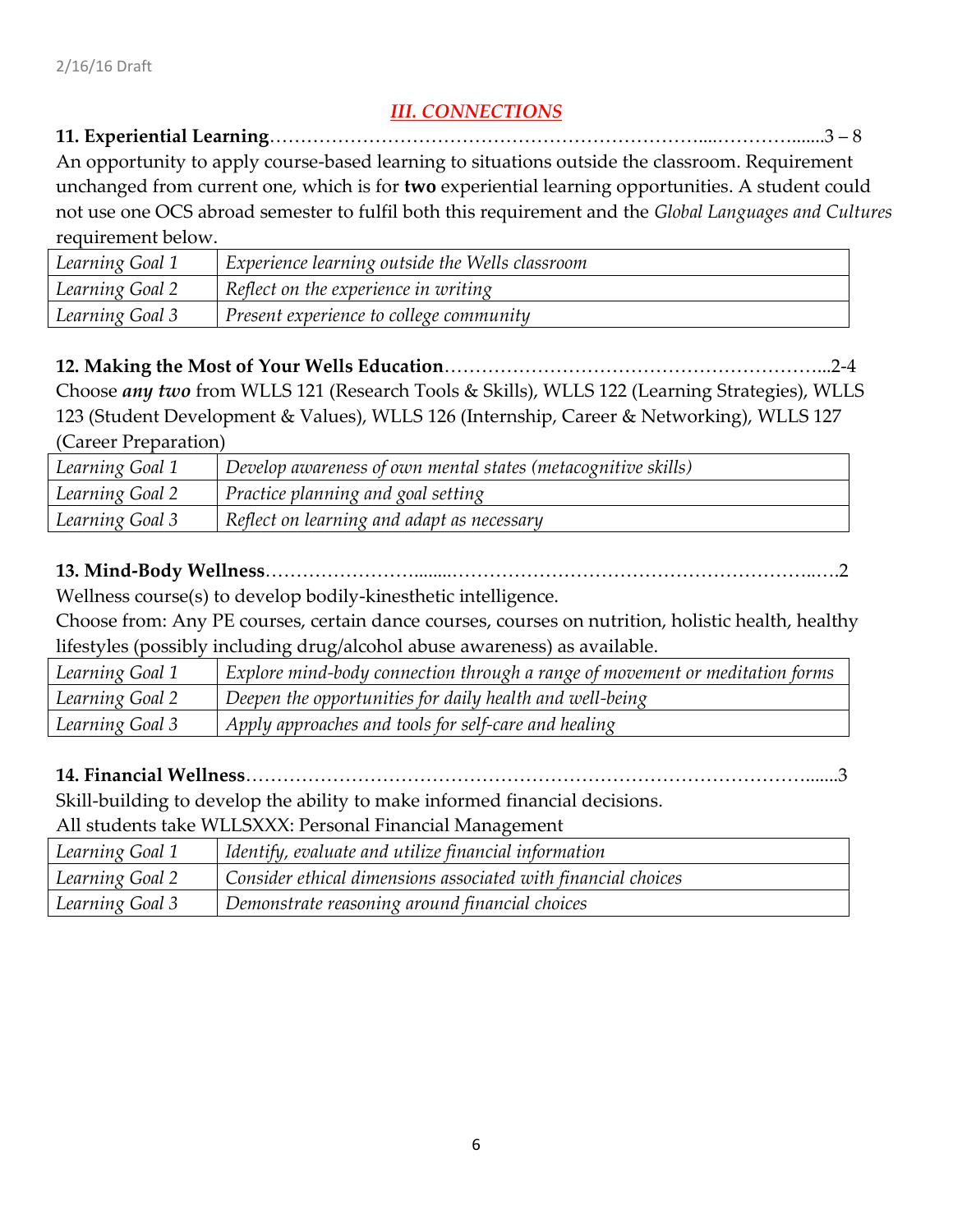#### 2/16/16 Draft

### *Relationship to College Mission and Goals*

The proposed core curriculum was intentionally designed to effect realization of the college's student learning goals and fulfillment of its mission. Wells College's mission and goals are aligned with the proposed curricular components as described in Table 1 below.

Each of the fourteen proposed curricular component has three associated *learning goals* that help articulate its role in the overall core curriculum. The college's mission and overall student learning goals "trickle down" into the curricular component in accordance with these goals. Learning goals also align well with current Middle States standards. In addition, the learning goals provide a key basis for assessing student learning and evaluating the effectiveness of the curriculum.

# *Choosing Courses for the Curriculum*

Courses in the proposed curriculum will be ones that have no prerequisites, and any given course will be placed in only one category of the curriculum. Faculty members who propose to teach courses in a category of the proposed curriculum agree to the following:

- o including course elements that speak to each of the category's 3 learning goals;
- o incorporating at least one graded assignment related to each of the 3 learning goals;
- o assisting with assessment activities in the general education program this includes, but is not limited to, using written criteria that evaluate student work to determine if learning goals are being met, and gathering and sharing information on student work.

Courses will be placed into categories of the curriculum by approval of the Curriculum Committee.

# *Relationship to Major Programs*

In addition to completing the core curriculum, each student will also complete the requirements for at least one of the college's majors. We do anticipate that some "double dipping" will occur, i.e., that some of the core curriculum requirements will be met by courses being taken for the major. However, the design of the curriculum limits the ability of any given student to "double dip". This is because the proposed curriculum requires each student to take courses across all major academic areas at the college.

Examples of "double dipping" potential for select majors are given below.

- o A student majoring in biology will take courses for their major that fulfil three of fourteen core curriculum requirements as follows: #8 (Quantitative Reasoning), #9 (The Natural World), and one of two of the Experiential Learning requirements (#11);
- o A student majoring in sociology and anthropology will take courses for their major that fulfil four of fourteen core curriculum requirements as follows: #8 (Quantitative Reasoning), #6 (Diversity & Justice), #7 (Social Systems) and one of two of the Experiential Learning requirements (#11);
- o A student majoring in visual arts-studio art will take courses for their major that fulfil three of fourteen core curriculum requirements: #4 (Creative Expression), #5 (Enduring Questions of Human Existence), and one of two of the Experiential Learning requirements (#11).